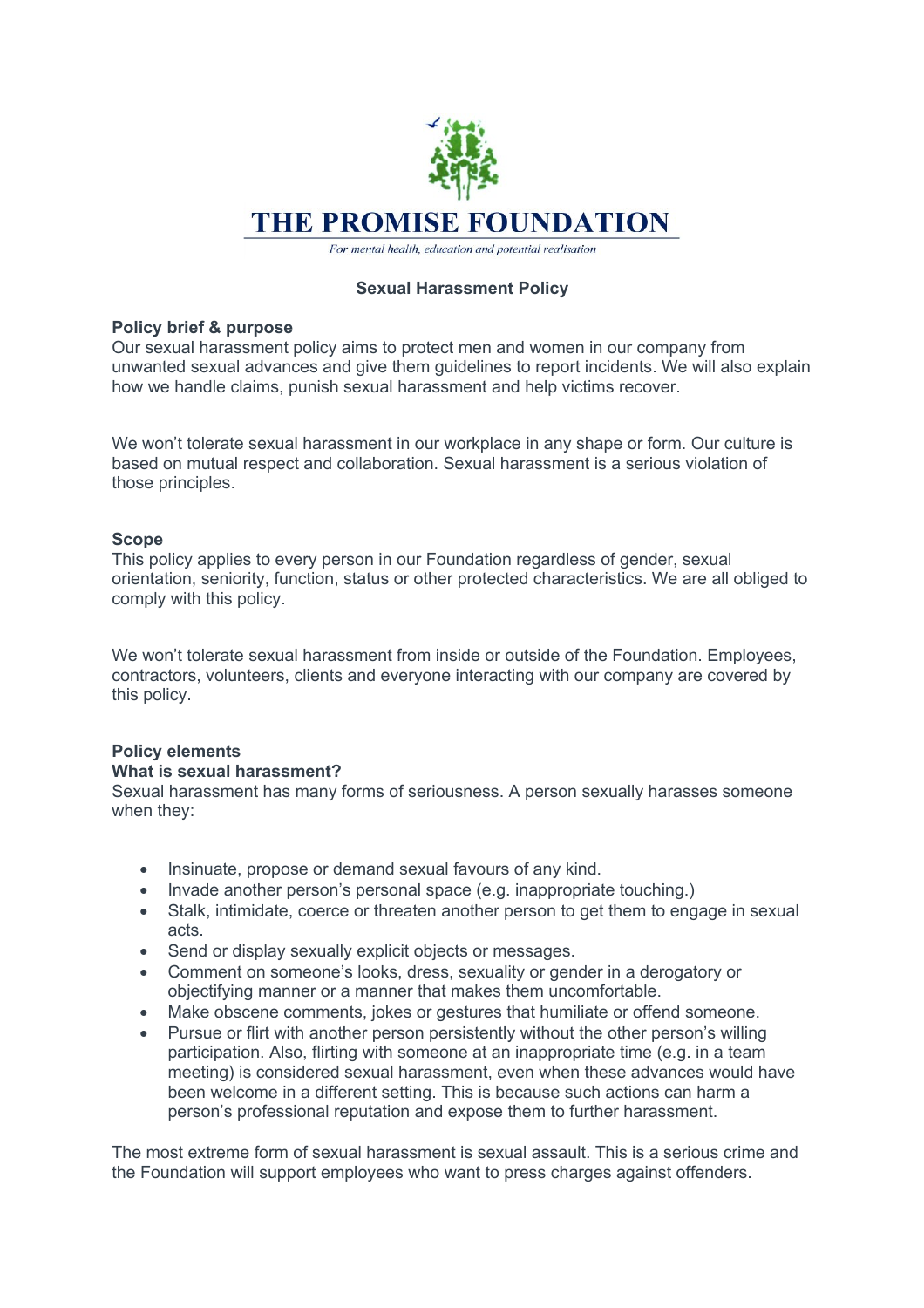### **Our rules on sexual harassment**

- **No one has the right to sexually harass our employees, contractors, service providers and volunteers**. Any person in our company who is found guilty of serious harassment will be terminated. If representatives of our contractors or vendors sexually harass our employees, we will demand that the company they work for takes disciplinary action and/or refuse to work with this person in the future.
- **Sexual harassment is never too minor to be dealt with**. We will hear every claim take appropriate action.
- **Sexual harassment is about how we make others feel**. Many do not consider behaviours like flirting or sexual comments to be sexual harassment, thinking they are too innocent to be labelled that way. If something you do makes your colleagues uncomfortable, or makes them feel unsafe, you must stop.
- **We assume every sexual harassment claim is legitimate unless proven otherwise.** We listen to victims of sexual harassment and will conduct our investigations thoroughly. Occasional false reports do not undermine this principle.
- **We will not allow further victimization of harassed employees.** We will fully support employees who were sexually harassed and will not take any adverse action against them.
- **Those who support or overlook sexual harassment are as much at fault as offenders.** Supervisors and managers are obliged to prevent sexual harassment and act when they have suspicions or receive reports. Letting this behaviour go on, or encouraging it will bring about disciplinary action. Anyone who witnesses an incident of sexual harassment or has other kinds of proof should report it to the Director or the Local Complaints Committee.

#### **How to report sexual harassment**

If you are being sexually harassed (or suspect another person is being harassed), please report it to *your manager* in the first instance.

If your manager is the subject of your claim, please report the matter to the Director or contact a member of the Local Complaints Committee by either email or telephone. The members of the Local Complaints Committee include:

- Presiding officer: Senior female member of the Board or Trustees or Senior Advisors to the Board of Trustees
- Senior officer: Member of Board of Trustees
- One staff member

Email: POSHCommittee@t-p-f.org

### **Inadvertent harassment**

Sometimes, people who harass others do not realize that their behaviour is wrong. We understand this is possible, but that does not make the perpetrator any less responsible for their actions.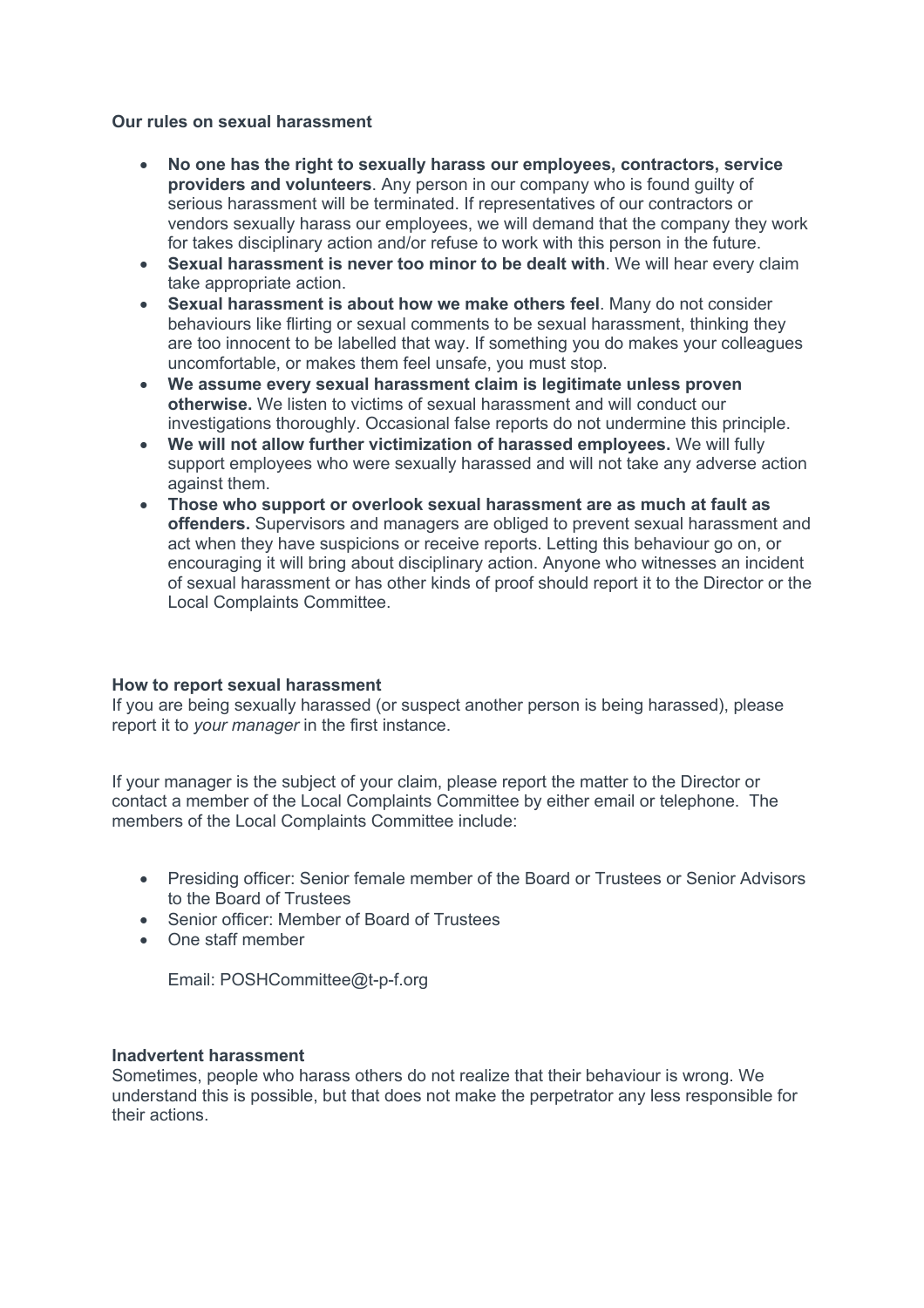If you suspect that someone does not realize their behaviour is sexual harassment under the definition of this policy, let them know and ask them to stop. Do so preferably via email so you can have records.

Do not use this approach when: Your manager, a skip level manager, grant agency or client is the perpetrator. In these cases, report to the Local Complaints Committee for guidance.

## **Disciplinary action and repeat offenders**

Employees who are found guilty of sexual assault will be terminated after the first complaint and investigation.

Employees who are found guilty of sexual harassment (but not assault) the first time may:

- Be reprimanded.
- Get a "below expectations" performance review.
- See expected promotions and/or salary increases frozen for a defined period of time not less than 1 year.

We will terminate repeat offenders after the second claim against them if our investigation concludes they are indeed guilty.

We apply these disciplinary actions uniformly. Employees of any sexual orientation or other protected characteristics will be penalized the same way for the same offenses.

**Managers, Directors and Member of the Board of Trustees responsibilities are to:** try to prevent sexual harassment by building a culture of respect and trust. When sexual harassment occurs and an employee makes a complaint, immediate action should be taken to explain the Foundation's procedures to the team member who made the complaint.

When a complaint is received:

- Ask for as many details and information as possible from the person or people making the complaint. Document these details and have them reviewed for accuracy by the person making the complaint.
- Keep copies of the report with dates, times and details of incidents and any possible evidence in a confidential file (separate from the personnel file.) Update this file with all future actions and conversations regarding this complaint.
- Send a copy of the complaint to the Local Complaints Committee.

The Local Complaints Committee will:

- Check if there have been similar reports on the same person.
- Inform the harassed employees of the Foundation's procedures and their options to take legal action if appropriate.
- Take into account the wishes of the harassed employee. Some might want the matter to be resolved informally and discreetly, while others might expect more radical actions (e.g. transferring the perpetrator.)